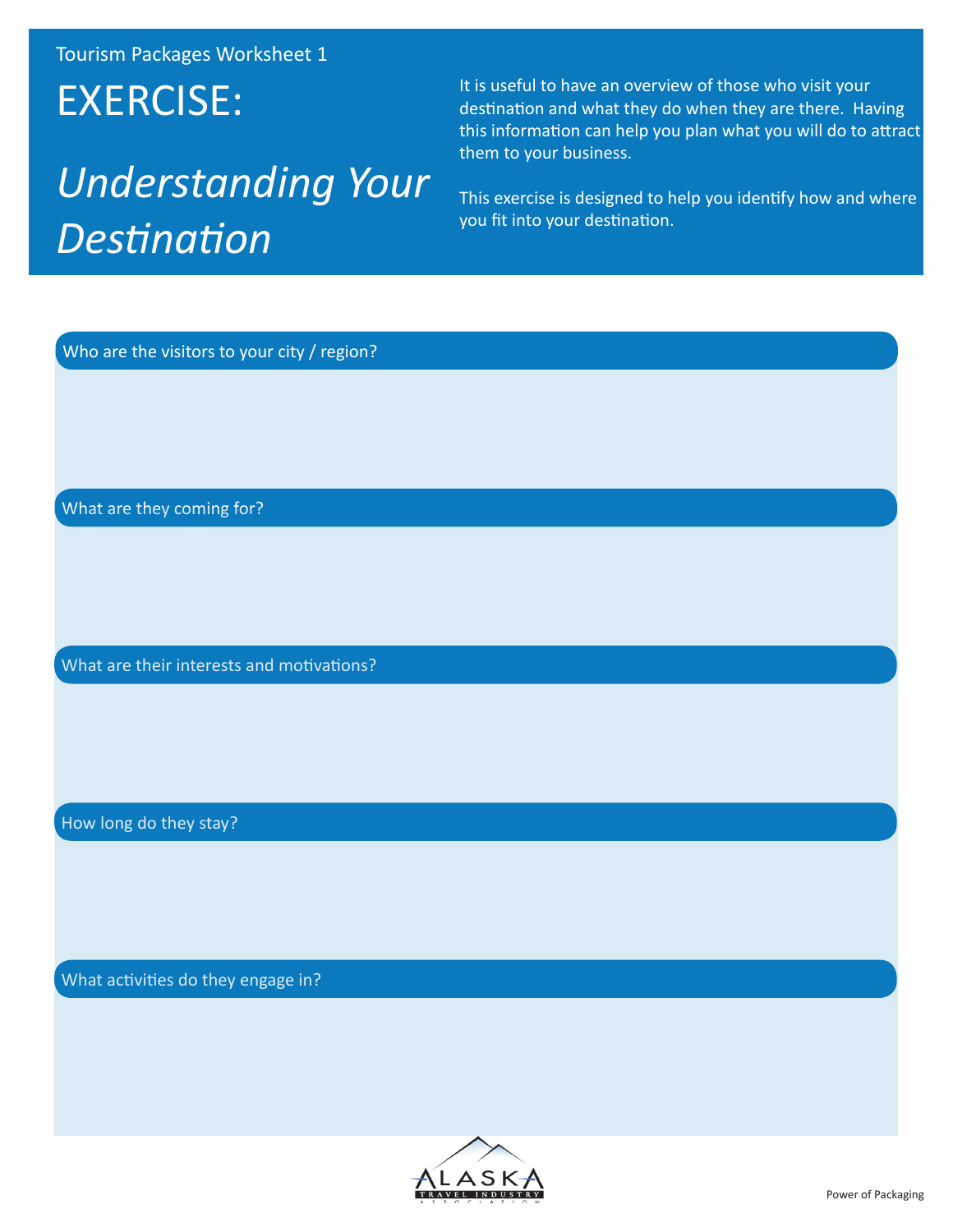Are there special interests drawing customers here? (culture, art, wilderness, etc.)

What can you offer them that will meet their needs?

How can you align your offer with what they are coming for?

#### Notes:

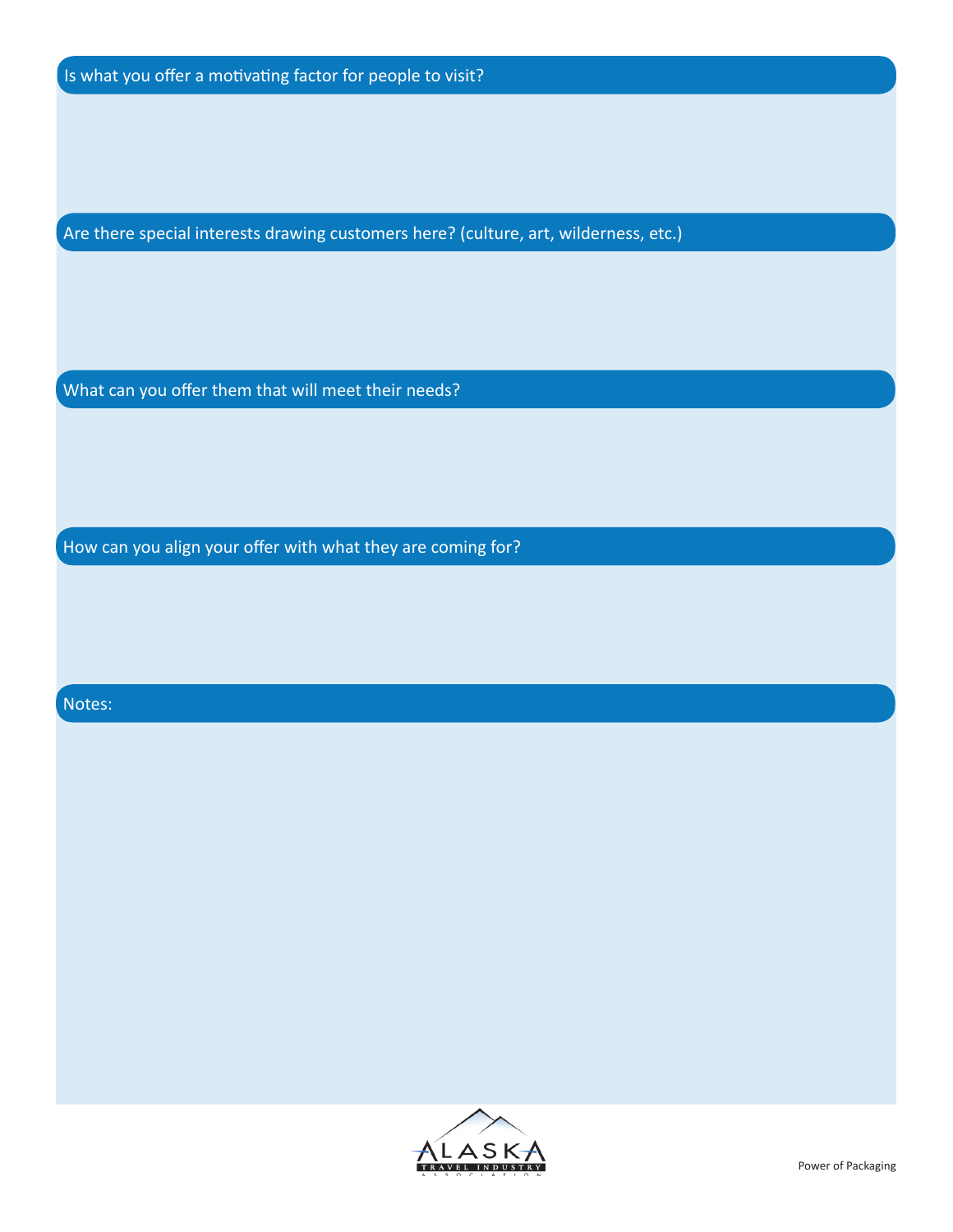## EXERCISE:

## *Identifying Your Target Audiences*

This exercise allows you to examine your target audiences in terms of their expectations and your appeal to them. Identify the top three markets you want as your customers and what you need to do to make them choose your offer over and above other available choices.

| Who are your target audiences?                                               | What do they expect from you?                                                        | How will you satisfy their needs?                             | How do you differ from your                                                                          |
|------------------------------------------------------------------------------|--------------------------------------------------------------------------------------|---------------------------------------------------------------|------------------------------------------------------------------------------------------------------|
| Ask yourself if they are new audiences<br>or existing ones you wish to grow. | Look for their motivator - what matters<br>to them? Can you respond to that<br>need? | What is your offer to them? Is it<br>tailored to their needs? | competitors?<br>Why should they choose you? Create a<br>compelling reason for them to<br>choose you. |
| Audience 1:                                                                  |                                                                                      |                                                               |                                                                                                      |
|                                                                              |                                                                                      |                                                               |                                                                                                      |
|                                                                              |                                                                                      |                                                               |                                                                                                      |
| <b>Audience 2:</b>                                                           |                                                                                      |                                                               |                                                                                                      |
|                                                                              |                                                                                      |                                                               |                                                                                                      |
|                                                                              |                                                                                      |                                                               |                                                                                                      |
| <b>Audience 3:</b>                                                           |                                                                                      |                                                               |                                                                                                      |
|                                                                              |                                                                                      |                                                               |                                                                                                      |
|                                                                              |                                                                                      |                                                               | TRAVEL INDUSTRY<br>Power of Packaging                                                                |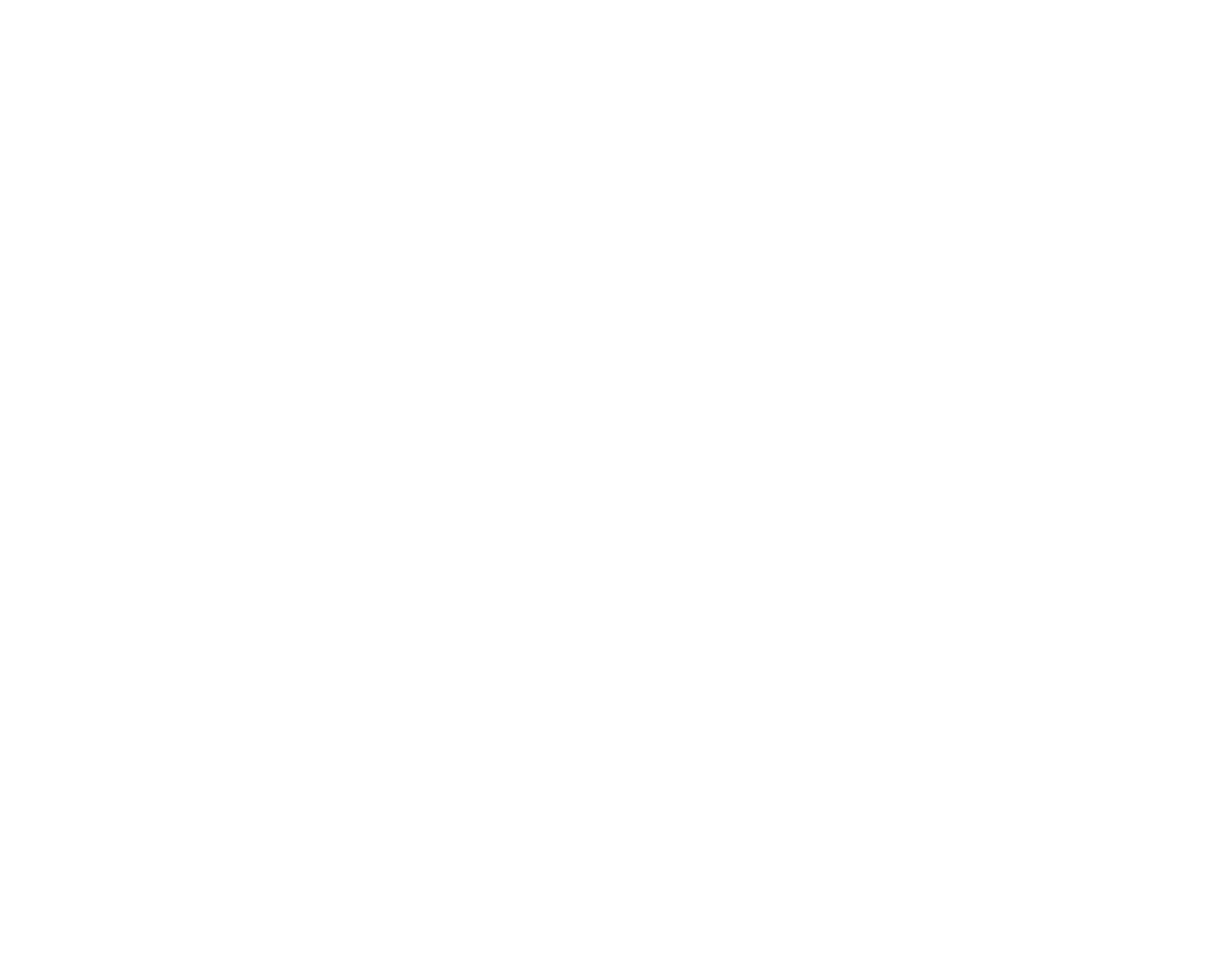# EXERCISE:

# *Developing Your Pitch*

### *The Hook*

Start your message with a compelling question, fact, or statement. Your aim is to generate curiosity.

Who is your target market?

How will they benefit from choosing you?

How will you respond to your customers' needs?

Who is on your team to make this a success?

What is your competitive advantage? Why should they choose you?

Result: How will you measure your success?

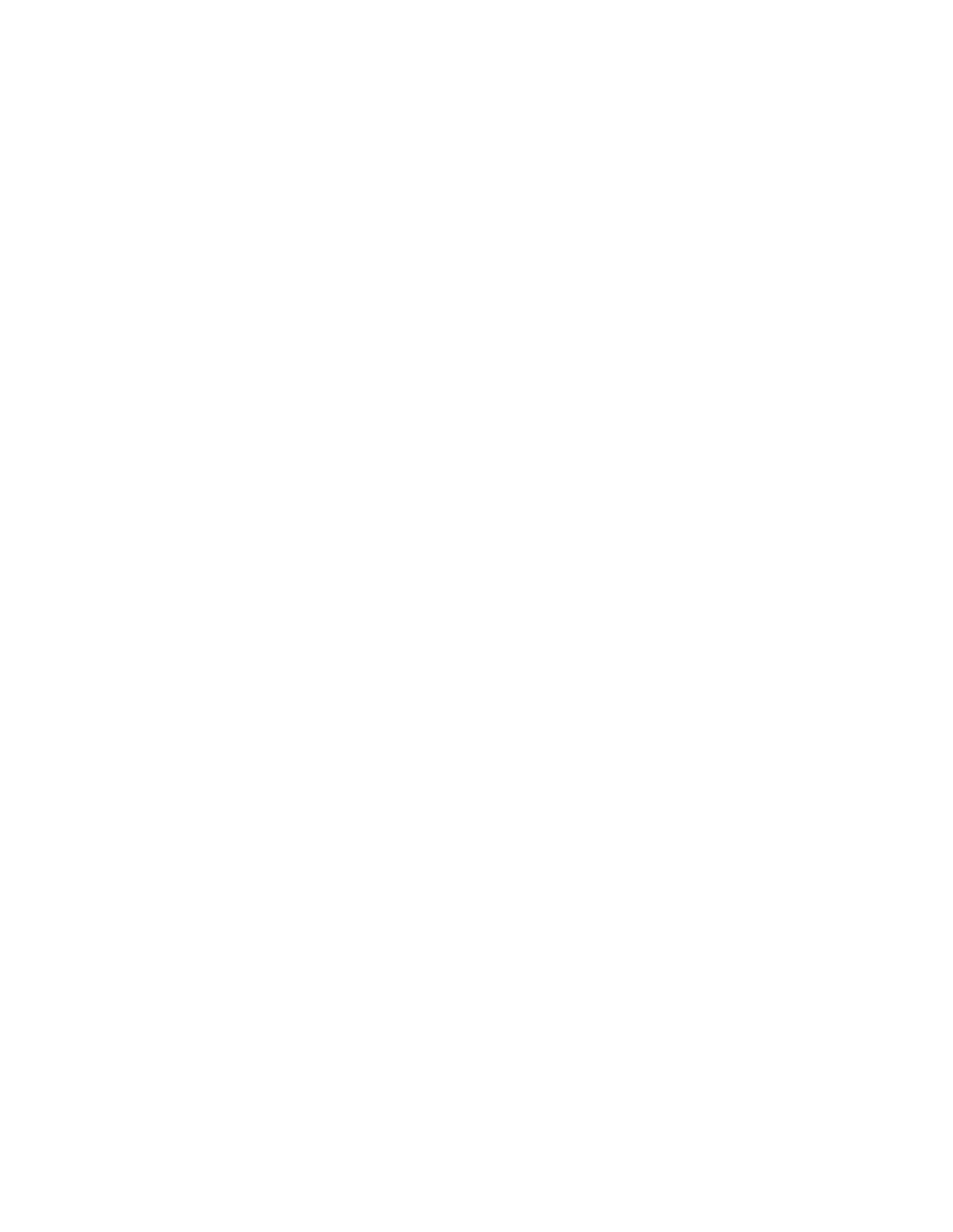# EXERCISE:

# *Developing A Package*

Develop a weekend break package for a tour operator, Travel Agent or motivated tourists visiting your destination.

1. Create a list of the resources in your region which should be included in your package

• Accommodations • Outdoor Activities

• Restaurants • Public Services

• Other

- Cultural Resources
- Special Events, Festivals
- Heritage Attractions
- Recreational Attractions
- Staffing including Guides
- **Transportation Services**
- 2. Identify your partners
- 3. Identify your markets
- Target Market 1 and Target Market 2 Characteristics of your market Origin Motivation to buy the package

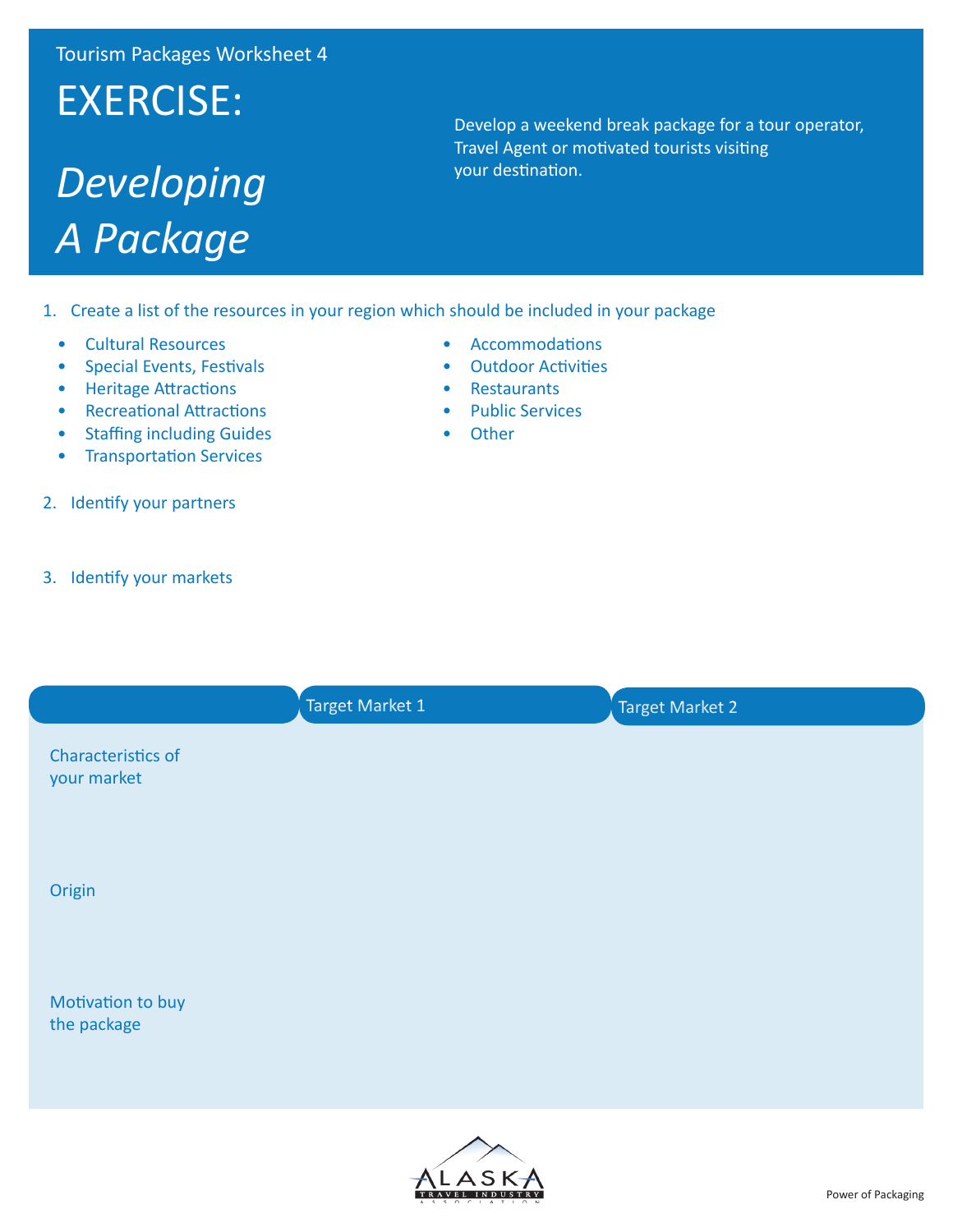### 4. Develop your package

| Transportation                         | Include taxis, public transport & transfers             |
|----------------------------------------|---------------------------------------------------------|
|                                        |                                                         |
| Accommodation                          | Hotels, B & B, camping, etc.                            |
|                                        |                                                         |
|                                        |                                                         |
| <b>Tourism relevant services</b>       | Meet & greet, translator, guides                        |
|                                        |                                                         |
| <b>Meals</b>                           | Snacks, main meals, drinks                              |
|                                        |                                                         |
| Attractions, entertainment, activities | Museums, other cultural activities, walks, events,      |
|                                        | galleries, sporting / adventure activities, etc.        |
| <b>Added value</b>                     | Workshops, free talks, meet & greet, guest speakers for |
|                                        | events, free gifts, mementos, vouchers                  |
| Price                                  | Fees, admissions and service charges                    |
|                                        |                                                         |

### 5. Plan your itinerary and price the package

| Itinerary activity / event | Time | Partner | Cost per person |
|----------------------------|------|---------|-----------------|
|                            |      |         |                 |
|                            |      |         |                 |
|                            |      |         |                 |
|                            |      |         |                 |
|                            |      |         |                 |
|                            |      |         |                 |
|                            |      |         |                 |
|                            |      |         |                 |
|                            |      |         |                 |
| Total cost per person      |      |         | $\varsigma$     |